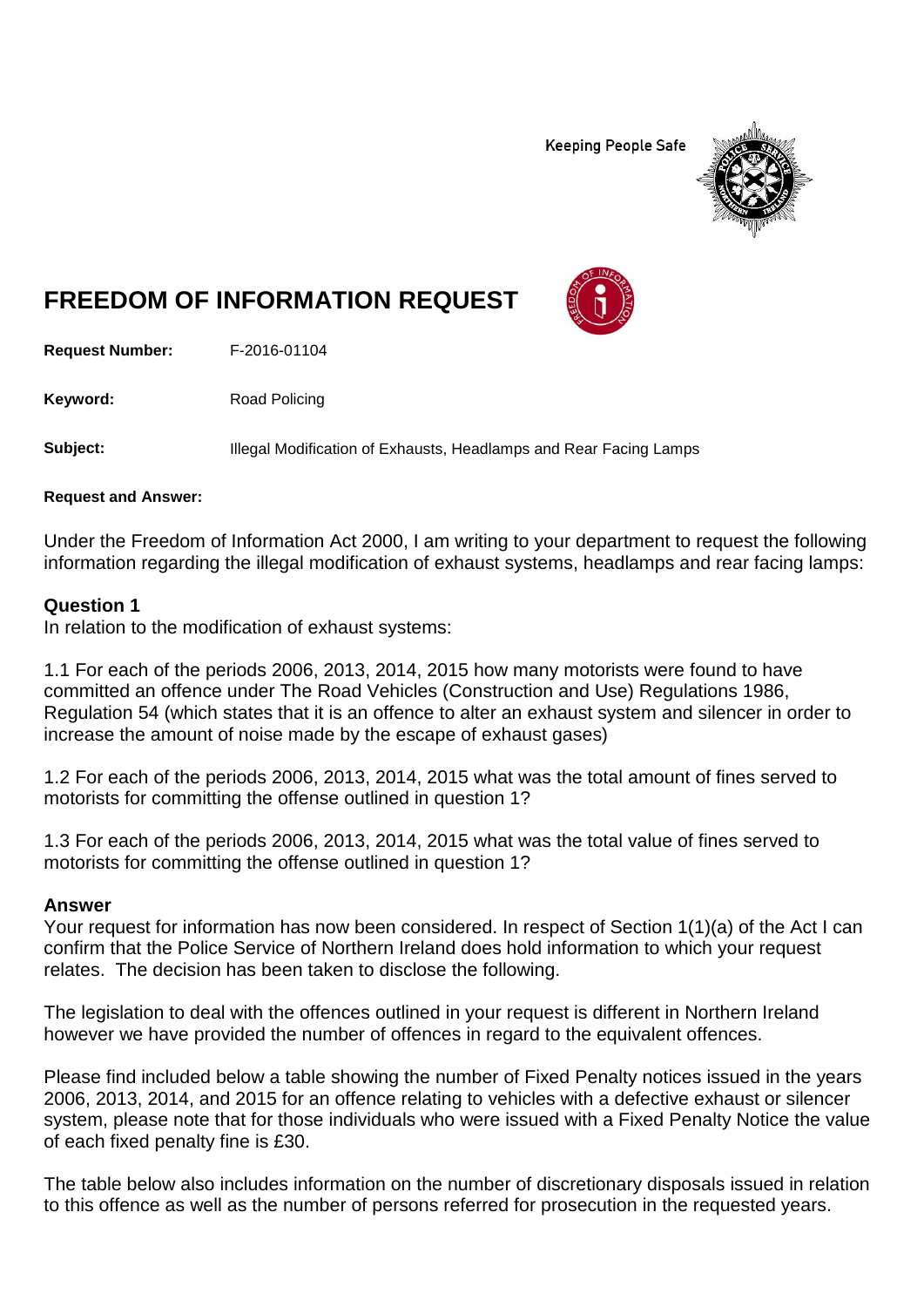| <b>Defective Exhaust and Silencer System</b> |                                       |                                         |                                           |              |  |
|----------------------------------------------|---------------------------------------|-----------------------------------------|-------------------------------------------|--------------|--|
| Year                                         | <b>Fixed Penalty</b><br><b>Notice</b> | <b>Discretionary</b><br><b>Disposal</b> | <b>Referred for</b><br><b>Prosecution</b> | <b>Total</b> |  |
| 2006                                         | 42                                    |                                         |                                           | 43           |  |
| 2013                                         | 120                                   |                                         |                                           | 133          |  |
| 2014                                         | 123                                   |                                         |                                           | 130          |  |
| 2015                                         | 102                                   |                                         |                                           |              |  |

## **Question 2**

In relation to the modification of headlamps and rear facing lamps:

2.1 For each of the periods 2006, 2013, 2014, 2015 how many motorists were found to have committed an offence under The Road Vehicles Lighting Regulations 1989, Regulation 11, (1) & (2) (which state that a vehicle should not be fitted with a front facing lamp capable of showing a red light to the front, or a rear facing lamp showing anything other than a red lamp to the back)

2.2 For each of the periods 2006, 2013, 2014, 2015 what was the total amount of fines served to motorists for committing the offense outlined in question 2?

2.3 For each of the periods 2006, 2013, 2014, 2015 what was the total value of fines served to motorists for committing the offense outlined in question 2?

#### **Answer**

Please find included below a table showing the number of Fixed Penalty notices issued in the years 2006, 2013, 2014, and 2015 for those offences relating to the 'Failure to have obligatory lamp, reflector or marking', the offence of 'fitting lamp capable of showing red light to the front', and the 'unlawful use of lamp'. Please note that for those individuals who were issued with a Fixed Penalty Notice the value of each fixed penalty fine is £30.

The tables below also include information on the number of discretionary disposals issued in relation to these offences as well as the number of persons referred for prosecution in the requested years.

| Failure to Have Obligatory Lamp, Reflector or Marking |                                       |                                         |                                           |       |
|-------------------------------------------------------|---------------------------------------|-----------------------------------------|-------------------------------------------|-------|
| Year                                                  | <b>Fixed Penalty</b><br><b>Notice</b> | <b>Discretionary</b><br><b>Disposal</b> | <b>Referred for</b><br><b>Prosecution</b> | Total |
| 2006                                                  | 23                                    |                                         |                                           | 23    |
| 2013                                                  |                                       |                                         |                                           | 11    |
| 2014                                                  |                                       |                                         |                                           |       |
| 2015                                                  |                                       |                                         |                                           |       |

| Fitting Lamp Capable of Showing Red Light to the Front |                                       |                                         |                                           |       |  |
|--------------------------------------------------------|---------------------------------------|-----------------------------------------|-------------------------------------------|-------|--|
| Year                                                   | <b>Fixed Penalty</b><br><b>Notice</b> | <b>Discretionary</b><br><b>Disposal</b> | <b>Referred for</b><br><b>Prosecution</b> | Total |  |
| 2006                                                   |                                       |                                         |                                           |       |  |
| 2013                                                   |                                       |                                         |                                           |       |  |
| 2014                                                   |                                       |                                         |                                           |       |  |
| 2015                                                   |                                       |                                         |                                           |       |  |

| <b>Unlawful Use of Lamp</b> |                                       |                                         |                                           |       |
|-----------------------------|---------------------------------------|-----------------------------------------|-------------------------------------------|-------|
| Year                        | <b>Fixed Penalty</b><br><b>Notice</b> | <b>Discretionary</b><br><b>Disposal</b> | <b>Referred for</b><br><b>Prosecution</b> | Total |
| 2006                        | 993                                   |                                         |                                           | 993   |
| 2013                        | 146                                   | 41                                      | ∽                                         | 192   |